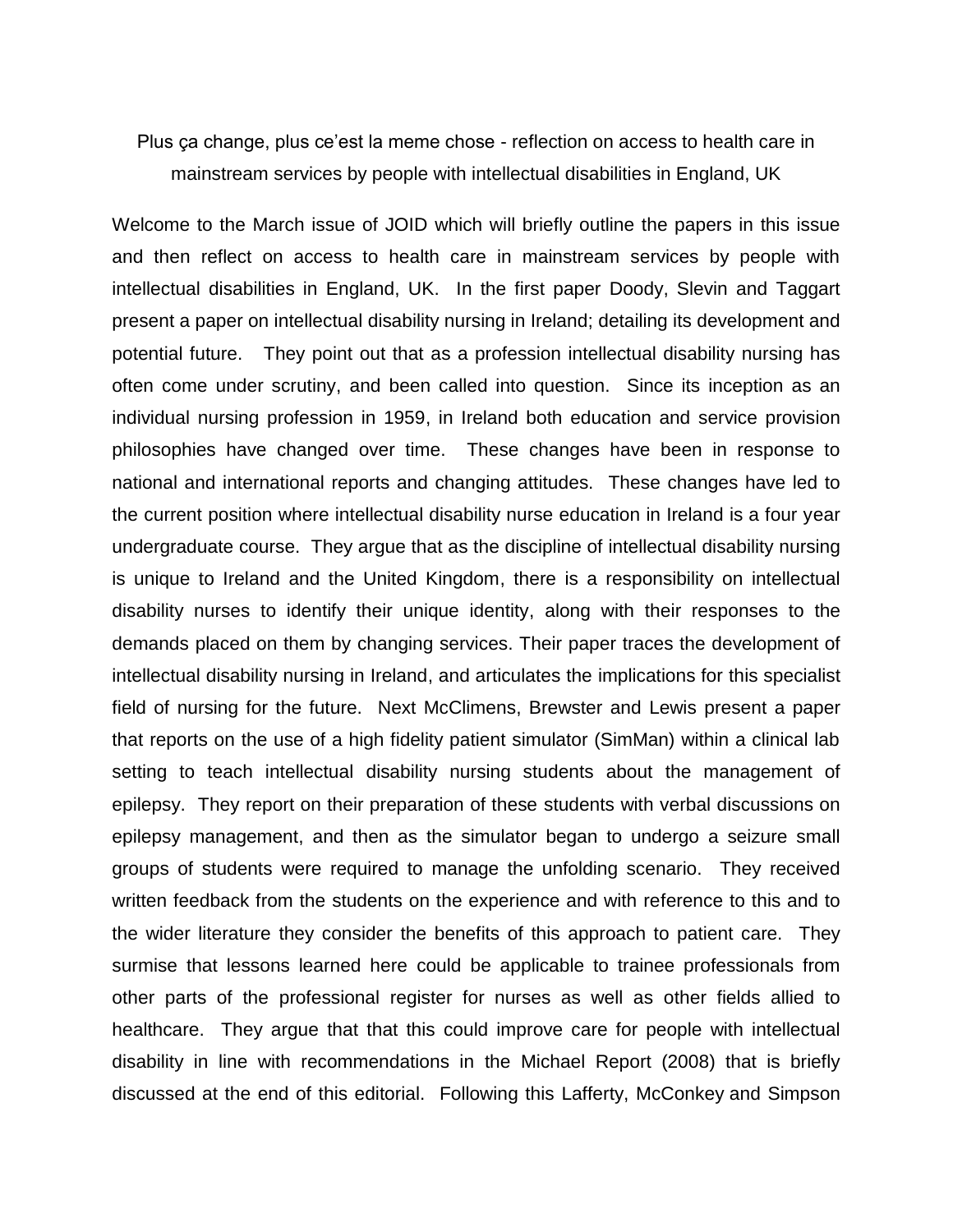present a paper that explores barriers to Relationships and Sexuality Education. They point out that opportunities for people with intellectual disabilities to participate in relationships and sexuality education (RSE) are often constrained by the attitudes and perceptions of family carers, front-line support workers and professional staff. In order to understand how these barriers might be reduced, a study was undertaken in Northern Ireland drawing from samples from these three stake-holder groups, involving nearly 100 people using group and individual interviews. Although there was agreement on the need for RSE, four barriers were commonly reported: the need to protect vulnerable persons; the lack of training; scarcity of educational resources and cultural prohibitions. They point out that the impact of these barriers could be lessened through partnership working across these groups, involving the provision of training and information about RSE, the development of risk management procedures and the empowerment of people with intellectual disabilities. The penultimate paper by Peer and Hillmand from the USA, point out that research reveals that parents of individuals with intellectual disabilities experience more stress than parents of persons of normal development. They point out that whereas the majority of previous research has measured direct relationships between stress variables and stress perception little attention has been given to the impact of mediating variables. Their study used an indirect pathway model to examine the mediating influence of coping style on the relationship between social support, severity of child disability, parental optimism and stress perception for these parents. Parents of individuals receiving mental health services through an agency in South Eastern Michigan, USA participated in the study. Their results indicate that coping style partially mediated the relationship between social support and stress perception for parents of individuals with intellectual disabilities. Finally, Martin, O' Connor-Fenelon, and Lyons, present the first in a two part series that presents findings of a qualitative study which has explored the experiences of intellectual disability nurses (RNID) communicating with people with an intellectual disability who communicate non-verbally. Their paper reports and critically discusses the findings within the context of major discourses that are shaping policy and service delivery for people with an intellectual disability; namely, person - centredness, inclusion, choice and independence. Essential to each of these is effective communication. Arguably, intellectual disability nurses in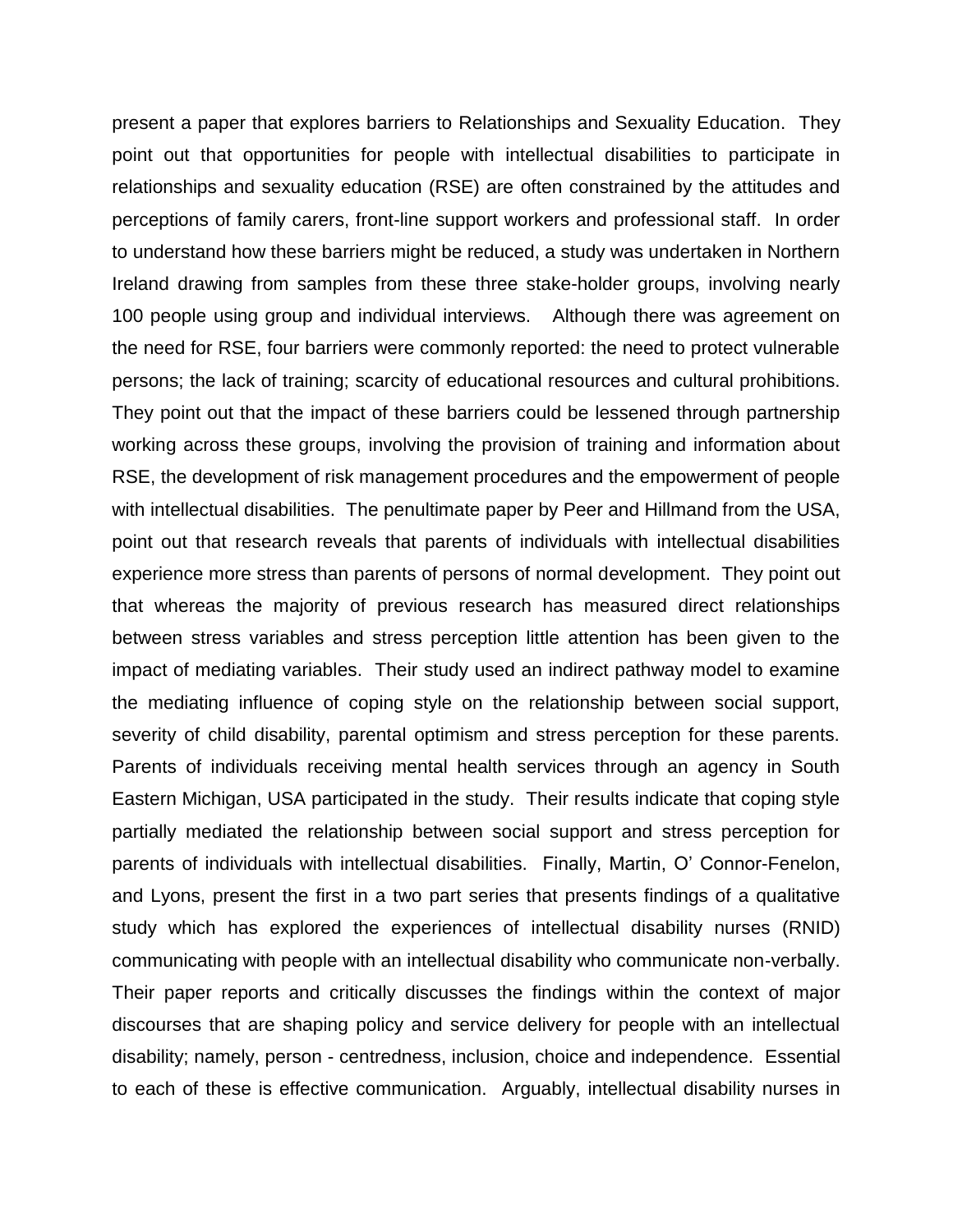Ireland are the profession who most frequently encounter people with intellectual disabilities and communication impairment. It is in this context that it is considered both appropriate and timely that their experiences of such communication are explored. The results of this research suggest that communication between these nurses and people with intellectual disabilities who communicate non-verbally is both complicated and multifaceted. An overarching category of Familiarity/Knowing the Person encompasses discrete but related themes and subthemes that explain the process. In this the first of two papers, the dimensions of Familiarity/Knowing the Person are presented; the nurse knowing the service user, the nurse /service user relationship and the value of experience. They also point out that from a wider context and policy perspective, people with an intellectual disability, their families and disability services are facing a time of great change. They argue that due to their work in the frontline of these services, nurses will have a crucial role in supporting this transition.

Now let me spend a few moments reflecting on access to mainstream health services by people with intellectual disabilities. In England, UK five years ago Mencap published a harrowing report entitled *'Death by Indifference'* (Mencap, 2007). In this report Mencap asserted that people with intellectual disabilities had died unnecessarily due to institutional discrimination within NHS care. This prompted the then Secretary of State for Health Patricia Hewitt to establish an independent inquiry into access to health care for people with intellectual disabilities; it was clear from this report that this group of people had been failed. Firstly, that people with learning disabilities were facing suffering and sometimes even death because current legislation designed to give them access to health care was not being adhered to. The Report also concluded that there was not a case for new legislation as it was already in place - so the challenge was to make effective use of it for people with learning disabilities. Also that the events described in *'Death by Indifference'* were not isolated. The Report identified examples of good practice but noted that these were 'patchy' and often the result of committed individuals. The Report took evidence from the public, people with learning disabilities, carers, and professionals in the fields of health and social care. All of this ultimately led the Report to make 10 recommendations which were;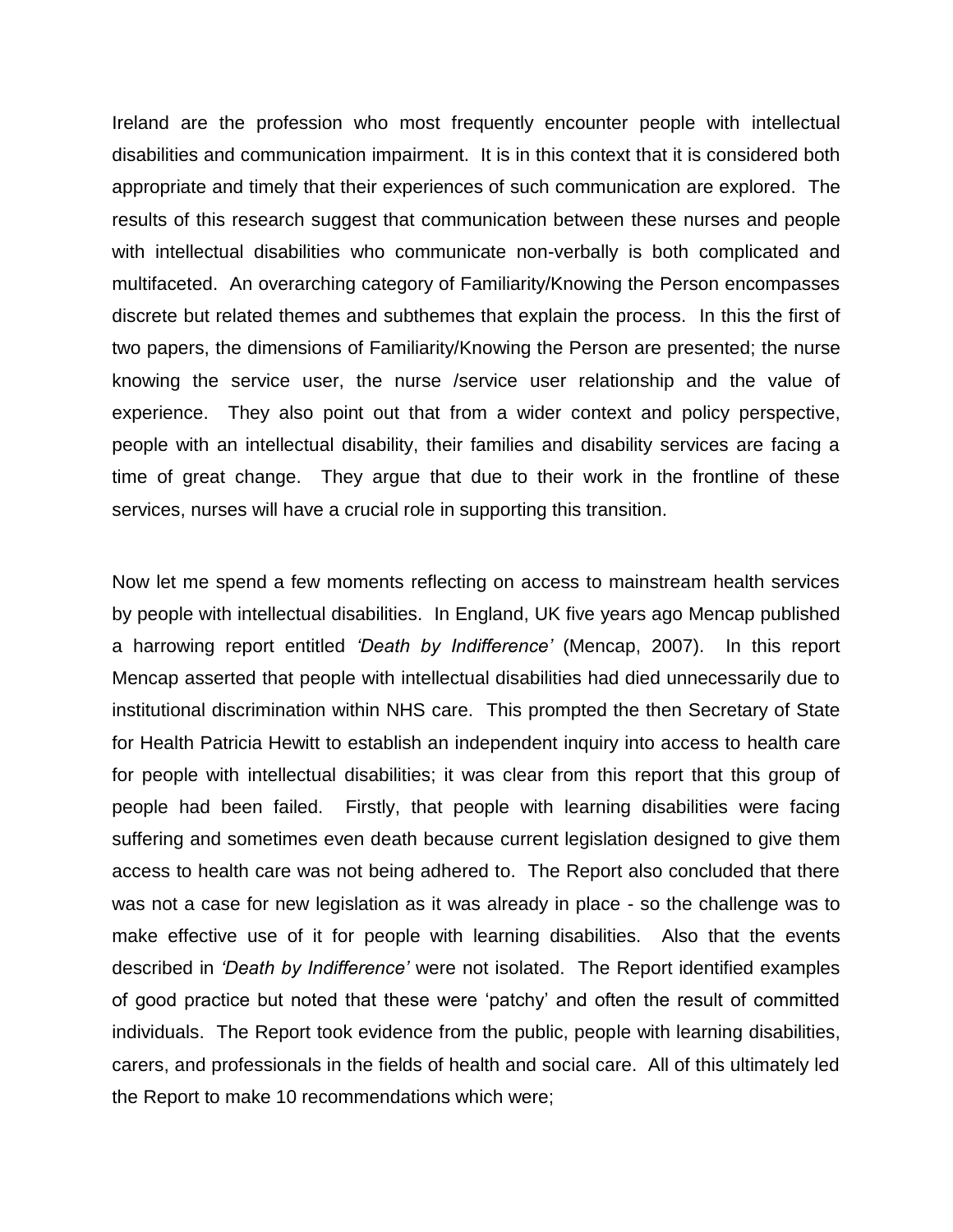- That all undergraduate and postgraduate clinical training must ensure that curricula include training in learning disabilities.
- That all healthcare organisations collect data to allow people with learning disabilities to be identified by the health service so their pathways of care can be tracked.
- That family and other carers should be involved in the provision of treatment and care, unless good reason is given, and that Trust Boards should ensure reasonable adjustments are made to enable them to do this effectively.
- That Primary Care Trusts should identify and assess the needs of people with learning disabilities and their carers as part of their Joint Strategic Needs Assessment.
- That awareness training is needed in the health service of the risk of premature avoidable death, and the Department of Health should establish a learning disabilities Public Health Observatory.
- That the government directs the Department of Health to immediately amend Core Standards for Better Health, to include an explicit reference to the requirement to make 'reasonable adjustments'.
- That inspectors and regulators of the health service develop and extend their monitoring of the standard of general health services provided for people with learning disabilities.
- That the Department of Health should direct PCTs to commission enhanced primary care services which include regular health checks provided by GP practices and improve data, communication and cross-boundary partnership working. This should include liaison staff who work with primary care services to improve the overall quality of health care for people with learning disabilities across the spectrum of care.
- That All Trust Boards should ensure that the views and interests of people with learning disabilities and their carers are included.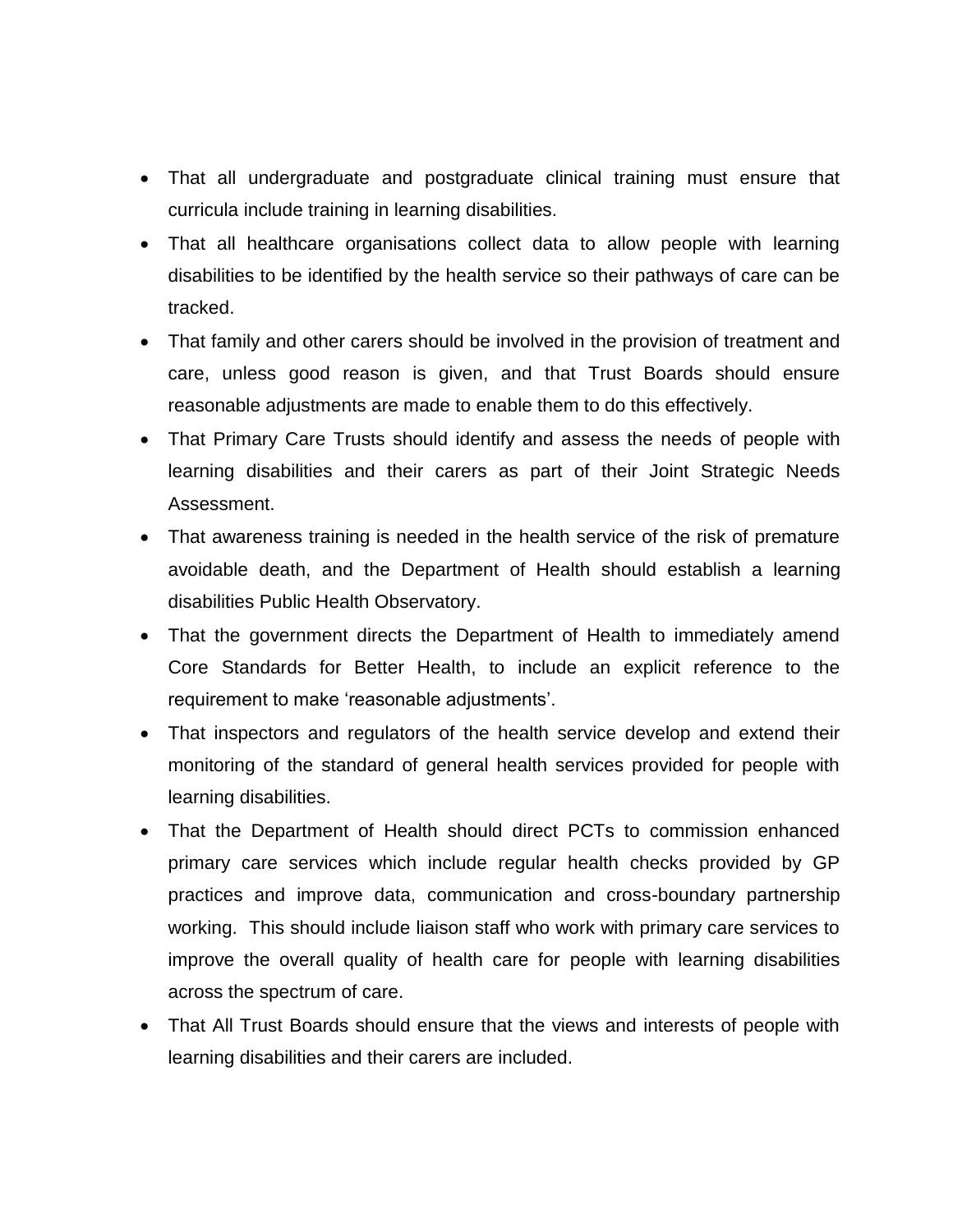That all Trust Boards should demonstrate in routine public reports that they have effective systems in place to deliver effective, 'reasonably adjusted' health services, including advocacy services, for those people who happen to have a learning disability (Michael Report 2008, 54-56).

So five years later what has changed? On the  $3<sup>rd</sup>$  of January this year the Guardian newspaper reported on the avoidable deaths of 74 more people with intellectual disabilities who had died while in NHS care (Bawden and Campbell, 2012). It also highlighted a further 17 serious incidents. Families continue to allege that hospital blunders, poorly-trained staff and indifference are to blame. This newspaper, in collaboration with Mencap, have been continuing to campaign to stop people with intellectual disabilities from receiving unequal healthcare. Of the cases highlighted in the report, 59 took place within the last five years. And more recently in the Times news paper, Barrow (2012) has reported on an interview with Sir Jonathan Michael, who said that, four years later, he still doubted *'that all lives were seen to be equally valuable'* across the health service. This article reports how Sir Jonathan recalled at being shocked by what he found in 2008 saying that there are still concerns over attitudes toward the lives of patients with severe mental illness. Hospitals and GPs were failing to make essential adjustments to ensure that vulnerable patients received the highest standard of care. Sir Jonathan said; *'The number of patients with learning disabilities is relatively small in number but we felt then, as I do now, that if the NHS can't look after the most vulnerable, there is something fundamentally wrong'*

Additionally in this article Dr Peter Carter, Chief executive and General Secretary of the Royal College of Nursing said;

*'We are concerned that people with learning disabilities are being severely let down in some areas. A set of recommendations which sit on the shelf are no good to anyone' and* '*we have the frameworks and policies in place it is now a matter of enforcing them. It is vital that people with learning disabilities receive the right treatment in the right way and that we do not see this lead to further increasing health inequalities'*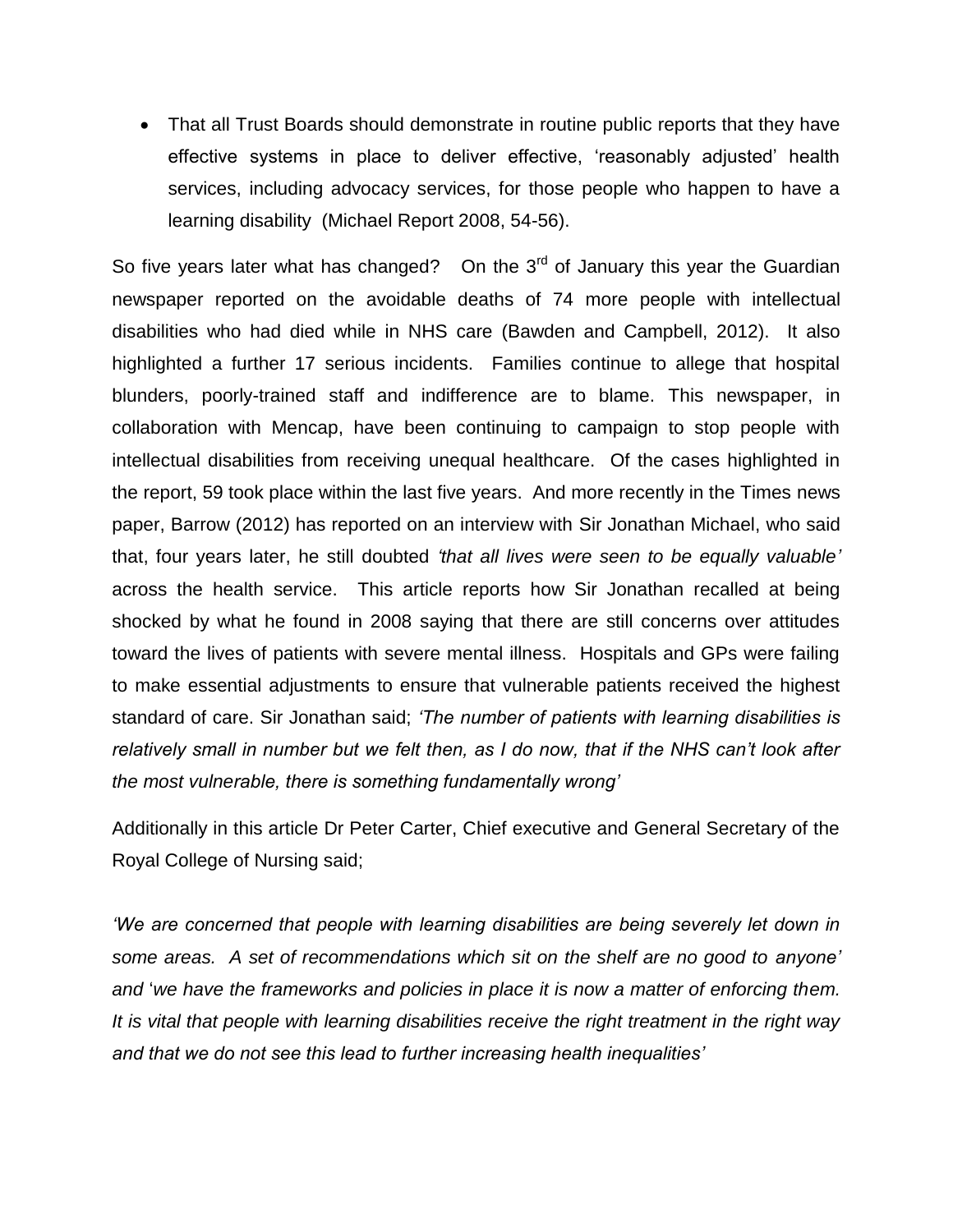*'Treatment of patients with learning difficulties was made more difficult by a decline in the number of specialist nurses,* he said*. 'Over the past 15 years we have seen real under - investment in these nurses, and this trend must be reversed as a matter of urgency."* 

Perhaps there is something much deeper here that might help in explaining this continued devaluing of people with learning disabilities. One might be forgiven for thinking that the more things change the more they stay the same, and that It may just be that one of the Emperors new items of clothing - the policy of inclusion - is gradually unwinding - laying bare some of its naïve assumptions. Perhaps it is timely to ask whether we will ever see a national debate in the UK as to a need for a fundamental review into current central social policy to establish whether the current agendas for people with learning disabilities and their families are serving their best interests or the interest of those who purport them.

Professor Bob Gates, The Centre for Learning Disability Studies, The University of Hertfordshire, England, UK